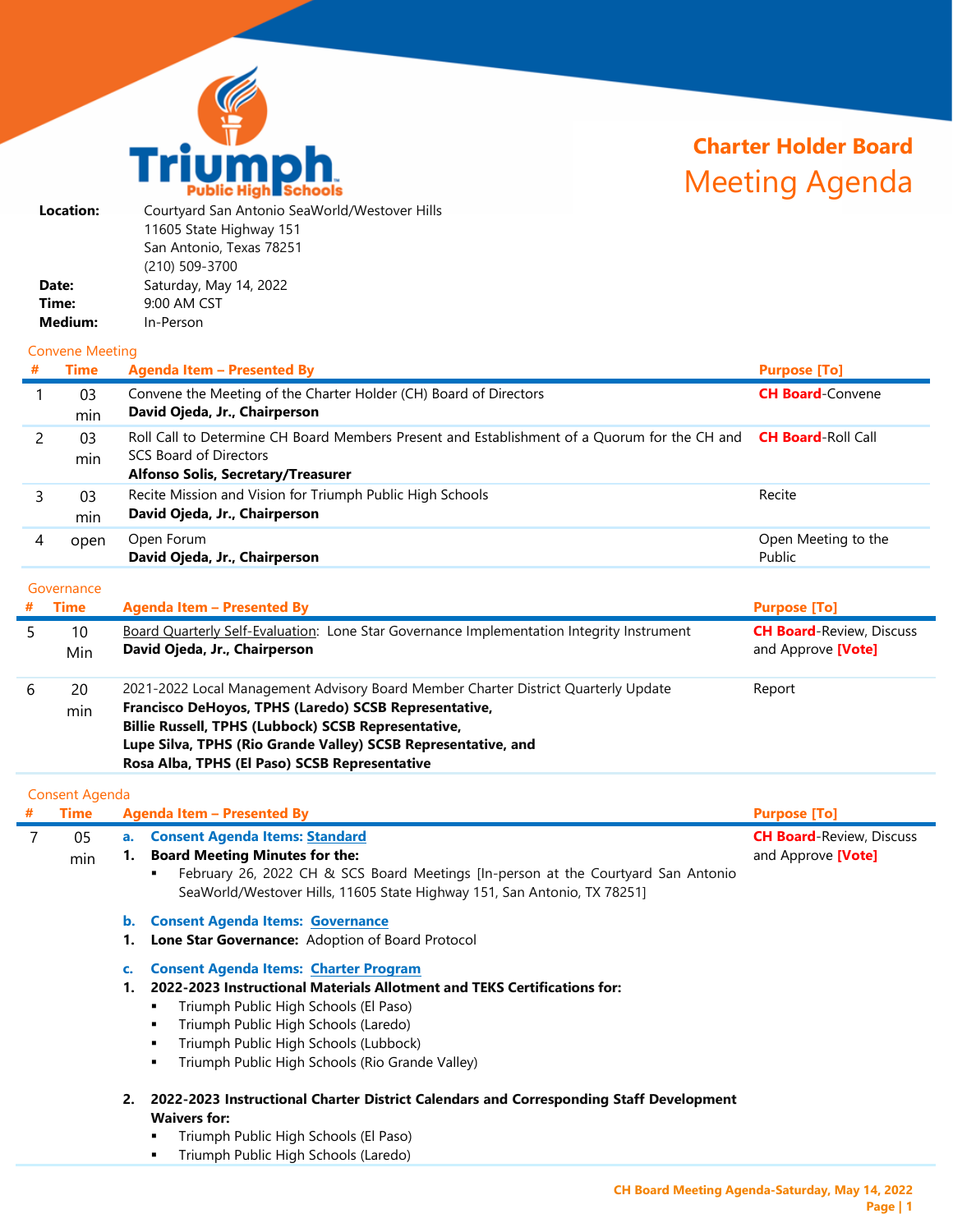- Triumph Public High Schools (Lubbock)
- Triumph Public High Schools (Rio Grande Valley)

## **d. Consent Agenda Items: Finance and Budget**

### **1. Budgetary Transactions**

- Ratification of January 31, 2022 through April 15, 2022 Contracts
- **Quarterly Vendor/Check Payment List**
- **Statements of Financial Position**
- Statements of Activities
- **2. Quarterly Budget vs. Actual Status Report per Charter District as of April 30, 2022:**
	- Triumph Public High Schools (El Paso)
	- **Triumph Public High Schools (Laredo)**
	- Triumph Public High Schools (Lubbock)
	- Triumph Public High Schools (Rio Grande Valley)

# **3. Waiver for Missed School Days for:**

**Triumph Public High Schools-Laredo South** 

#### Charter Program-Student Outcomes

min

**David Ojeda, Jr., Chairperson**

| #  | <b>Time</b>               | <b>Agenda Item - Presented By</b>                                                                                                                                                                                                                                                                                                                                                                                                                                                                                                                                                                                   | <b>Purpose [To]</b>                                   |
|----|---------------------------|---------------------------------------------------------------------------------------------------------------------------------------------------------------------------------------------------------------------------------------------------------------------------------------------------------------------------------------------------------------------------------------------------------------------------------------------------------------------------------------------------------------------------------------------------------------------------------------------------------------------|-------------------------------------------------------|
| 8  | 30<br>min                 | Board Fourth Quarterly Monitoring Report: Review and Update of Board Adopted Goal Progress<br>Measures (GPMs) Aligned to Board Adopted Student Outcome Goals in College, Career, and Military<br>Readiness (CCMR) as per HB3 (TEC), Sections 11.185 and 11.186:<br>Triumph Public High Schools (El Paso) West and East<br>٠<br>Triumph Public High Schools (Laredo) North and South<br>Triumph Public High Schools (Lubbock)<br>Triumph Public High Schools (Rio Grande Valley) Mercedes, McAllen, San Benito, Brownsville<br>Frances Berrones-Johnson, Superintendent<br>M. Scott Carothers, Instructional Officer | <b>CH Board-Review, Discuss</b><br>and Approve [Vote] |
|    |                           | <b>School Safety and Security</b>                                                                                                                                                                                                                                                                                                                                                                                                                                                                                                                                                                                   |                                                       |
|    | <b>Time</b>               | <b>Agenda Item - Presented By</b>                                                                                                                                                                                                                                                                                                                                                                                                                                                                                                                                                                                   | <b>Purpose [To]</b>                                   |
| 9  | 10<br>min                 | School Safety & Security Committee - Status Report<br>Frances Berrones-Johnson, Superintendent                                                                                                                                                                                                                                                                                                                                                                                                                                                                                                                      | Verbal Report                                         |
|    | <b>Finance and Budget</b> |                                                                                                                                                                                                                                                                                                                                                                                                                                                                                                                                                                                                                     |                                                       |
| #  | <b>Time</b>               | <b>Agenda Item - Presented By</b>                                                                                                                                                                                                                                                                                                                                                                                                                                                                                                                                                                                   | <b>Purpose [To]</b>                                   |
| 10 | 10                        | Budget Amendments Based on State Entitlements Updated as of the End of the 5th Six Weeks and                                                                                                                                                                                                                                                                                                                                                                                                                                                                                                                        | <b>CH Board-Review, Discuss</b>                       |
|    | min                       | Changes to Federal Grant Awards for:                                                                                                                                                                                                                                                                                                                                                                                                                                                                                                                                                                                | and Approve [Vote]                                    |
|    |                           | Triumph Public High Schools (El Paso)<br>п                                                                                                                                                                                                                                                                                                                                                                                                                                                                                                                                                                          |                                                       |
|    |                           | Triumph Public High Schools (Laredo)                                                                                                                                                                                                                                                                                                                                                                                                                                                                                                                                                                                |                                                       |
|    |                           | Triumph Public High Schools (Lubbock)                                                                                                                                                                                                                                                                                                                                                                                                                                                                                                                                                                               |                                                       |
|    |                           | Triumph Public High Schools (Rio Grande Valley)<br>Frances Berrones-Johnson, Superintendent                                                                                                                                                                                                                                                                                                                                                                                                                                                                                                                         |                                                       |
|    |                           | <b>Monica Lugo, Accounting and Budget Coordinator</b>                                                                                                                                                                                                                                                                                                                                                                                                                                                                                                                                                               |                                                       |
|    |                           | <b>Myriam Rios, Finance Officer</b>                                                                                                                                                                                                                                                                                                                                                                                                                                                                                                                                                                                 |                                                       |
|    | <b>Executive Session</b>  |                                                                                                                                                                                                                                                                                                                                                                                                                                                                                                                                                                                                                     |                                                       |
| #  | <b>Time</b>               | <b>Agenda Item - Presented By</b>                                                                                                                                                                                                                                                                                                                                                                                                                                                                                                                                                                                   | <b>Purpose [To]</b>                                   |
| 11 | 20                        | Adjournment to Closed Session                                                                                                                                                                                                                                                                                                                                                                                                                                                                                                                                                                                       | <b>CH Board</b> of Directors,                         |
|    | min                       | (1) Pursuant to Texas Government Code Section 551.074. Personnel Matters                                                                                                                                                                                                                                                                                                                                                                                                                                                                                                                                            | <b>Consider Matters for Which</b>                     |
|    |                           | (a) To Deliberate on the Results of the 2020-2021 Evaluation of the Superintendent, and                                                                                                                                                                                                                                                                                                                                                                                                                                                                                                                             | Closed Sessions are Authorized                        |
|    |                           | (2) Pursuant to Texas Government Code Section 551.089. Deliberations Regarding Security Audits;                                                                                                                                                                                                                                                                                                                                                                                                                                                                                                                     | by the Texas Open Meetings<br>Act                     |
|    |                           | (1) (3) To Approve the Updates to the Organization Wide Multi-Hazard Emergency Operating                                                                                                                                                                                                                                                                                                                                                                                                                                                                                                                            |                                                       |
|    |                           | Plan Active Threat Annex & Appendix as Recommended by the Charter Districtwide School                                                                                                                                                                                                                                                                                                                                                                                                                                                                                                                               |                                                       |
|    |                           | Safety & Security Committee                                                                                                                                                                                                                                                                                                                                                                                                                                                                                                                                                                                         |                                                       |
|    |                           | David Ojeda, Jr., Chairperson                                                                                                                                                                                                                                                                                                                                                                                                                                                                                                                                                                                       |                                                       |
| 12 | 02                        | Reconvene in Open Session                                                                                                                                                                                                                                                                                                                                                                                                                                                                                                                                                                                           | Reconvene                                             |
|    | min                       | David Ojeda, Jr., Chairperson                                                                                                                                                                                                                                                                                                                                                                                                                                                                                                                                                                                       |                                                       |
| 13 | 02                        | Consideration and Possible Action on Items Discussed in Closed Session Requiring Board Approval                                                                                                                                                                                                                                                                                                                                                                                                                                                                                                                     | <b>CH Board</b> of Directors, the                     |

Charter Holder **[Vote]**